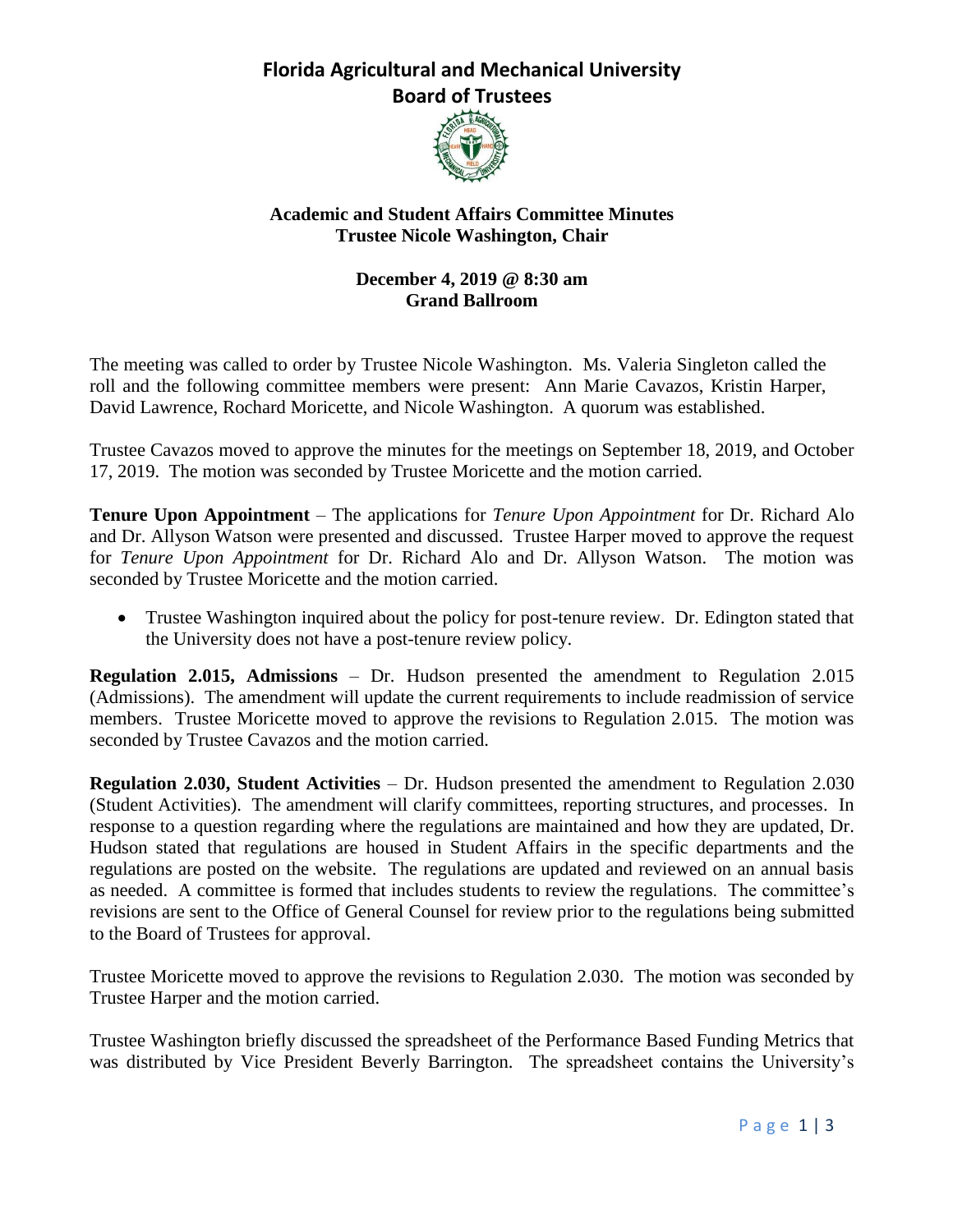# **Florida Agricultural and Mechanical University Board of Trustees**



2019 actual ratings, 2020 goals, 2019 points earned and the BOG benchmarks. The document has been posted to the website.

**Academic Affairs Updates** – The following informational updates were provided:

- Provost Edington provided updates on the key initiatives.
	- o A handout was distributed to the Board of Trustees that provided context for the informational update. The purpose of handout is to give the Board a better understanding of the initiatives and funding allocated to achieve these goals.
	- o Provost Edington and Dr. Hudson provided an update on the efforts to improve outcomes on the performance based funding (PBF) metrics to achieve a minimum score of 80 points in 2021. This is the goal that is driving all of efforts to improve on the outcomes.
		- The areas of focus for improvement during the presentation consisted of the four-year graduation rate (PBF #4); academic progress rate (PBF #5); bachelor's and graduate degrees awarded with PSEs (PBF #6 & #8); and bachelor's degrees awarded without excess credit hours (PBF #9).
			- o During the update on staffing, Trustee Lawson suggested that the timelines for hiring the additional staff (advisors, coaches, counselors, mental health professionals, and SLS instructors) be adjusted in order to fill the positions sooner. In addition, Trustee Washington asked about the recruitment strategy to obtain the talent pool to fill some of the positions. Dr. Hudson stated that the positions are advertised nationally, but we are competing with other universities that are also recruiting for the same positions.
			- o Trustee Harper asked about the contingency plan if the funding was not renewed at the same level. Provost Edington stated that the University made an institutional commitment using other funds for these initiatives.
	- o The Universities of Distinction Legislative Budget Request was briefly discussed. The Universities of Distinction is another funding source designed to support the nine nonpreeminent institutions in the State University System. Dr. Robinson stated that this funding is recurring whereas the performance based funding is non-recurring.
	- o Dr. Charles Weatherford provided an update on the Division of Research Data to include the research and development spending, awards received, proposals submitted, and facilities and administration (administrative funding) amount.
	- o Dr. Sundra Kincey provided an update on two proposed cybersecurity programs. The new programs will have an impact on PBF metrics #6, #8, #10, and #12. The proposal will be submitted for approval during the March 2020 Board of Trustees meeting.
	- o Dr. Carl Goodman provided an update on Textbook Affordability to include the 2019 estimated College Board cost and key strategies to increase textbook affordability. FAMU